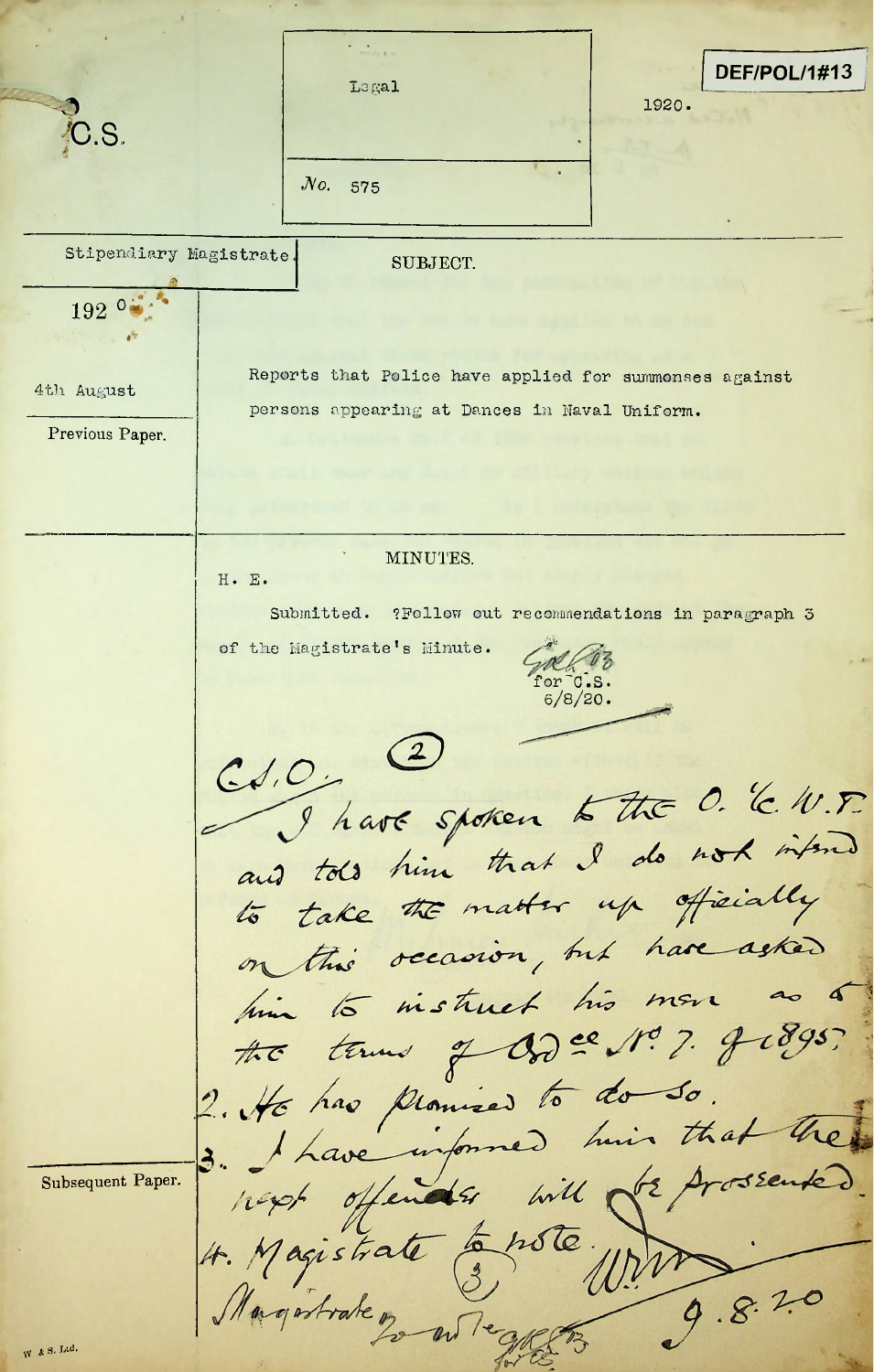Hon lot See<br>Noted accordengue Card Committee Committee